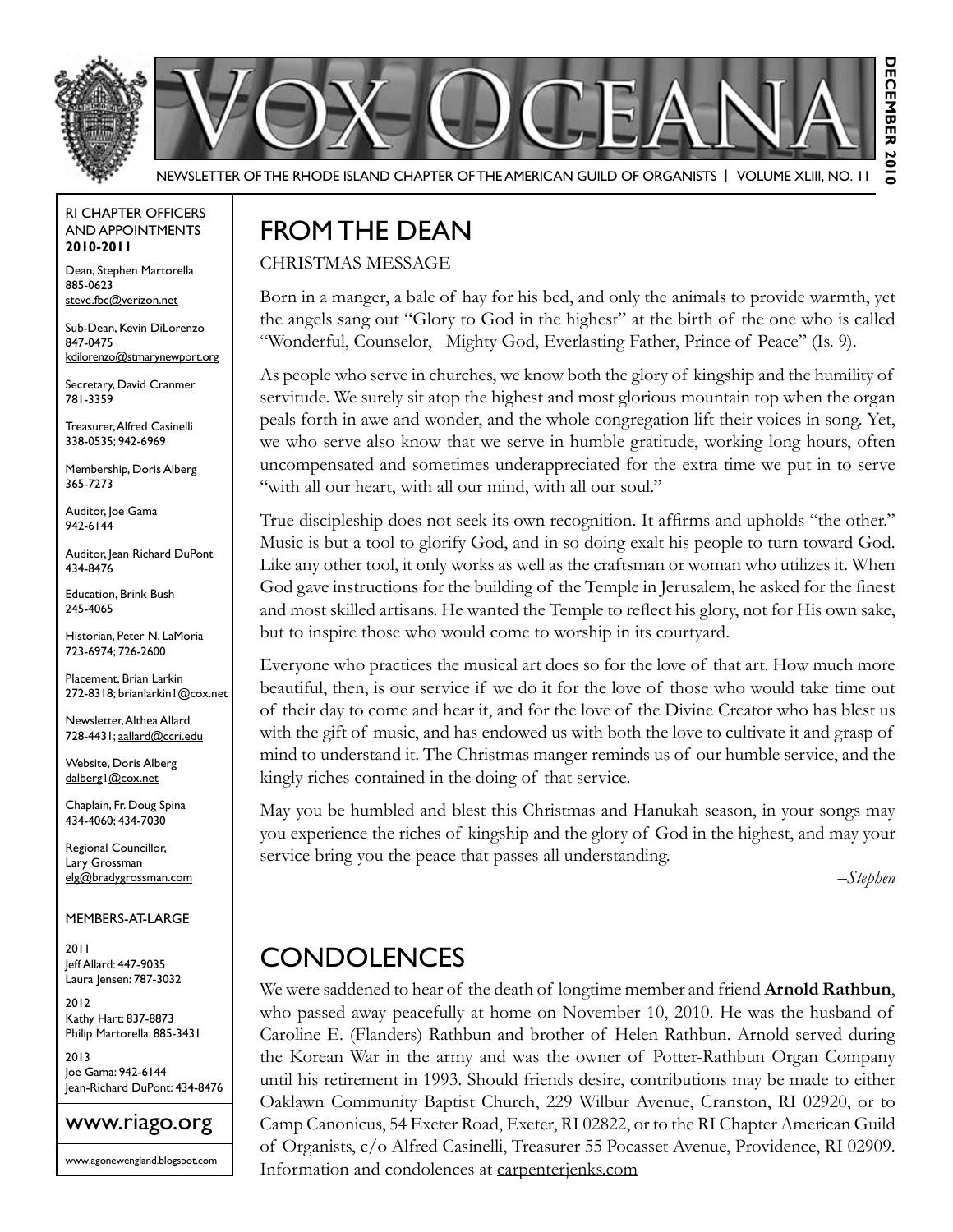## **EVENTS**

## **Sunday, December 12, 3:00 pm:**

The Rhode Island Philharmonic Community Orchestra will present its annual December concert at St. Peter's Church, Narragansett, RI featuring *Serenade no. 2* of Brahms, the *Siegfried Idyll* of Wagner, and a special presentation of the *Fantasie Dialoguee* of Leon Boellmann for organ and orchestra. Do not come expecting to hear the *Prayer of Our Lady* or the *Toccata* from the First Suite. This is Boellmann at his best and most clearly presages the music of Joseph Jongen in his Symphonie Concertante for Organ and Orchestra. Free.

### **Sunday, December 12, 4:00 pm:**

Choirs of Saint Paul's Main Street Wickford, present *Festival of Lessons and Carols for Advent*, directed by **Mark**  Steinbach, DMA, Director of music. Free will offering; handicapped accessible; reception follows. 294-4357.

### **Sunday, December 20, 3:30 pm:**

Organists of Gloriae Dei Artes offer a delightful afternoon of Christmas cheer, performing favorite Christmas carols and hymns in settings by Barber, Durufle and Liszt along with an Appalachian carol and French Christmas music from the 18th century. Enjoy the kaleidoscopic colors of the E.M. Skinner organ with its recently installed echo division at the Church of the Transfiguration in Orleans, MA. Tickets \$25, \$20 seniors; 18 & under free. 508-240-2400 or www.gdaf.org.

## BOSTON HOSTs in 2014

Join members of the Boston Chapter as we begin planning the 2014 National Convention on Saturday, January 22 (Snow date Jan. 29) at All Saint's Church, 209 Ashmont Street, Dorchester Ctr, MA, from 8:30 am–12:30 pm. All Saint's has a parking lot, and is next to the Ashmont T stop. We are seeking the following info from all members and friends of the Chapter:

- De-briefing the 2009 Regional
- Your convention experiences what works/doesn't?
- What makes Boston unique in the organ/choral world?
- How would you like to be involved?

For planning (and snow postponement contact info if necessary) please RSVP to Convention Coordinator Mark Dirksen at mdirksen.ago@gmail.com.

# Vocal Solo Competition

The Rhode Island Civic Chorale & Orchestra (RICCO), announces its third annual Collegiate Vocal Solo Competition. This year, four winners in the categories of Soprano, Mezzo-soprano (or Alto), Tenor, Bass/ Baritone will appear as soloists with RICCO in its March 26, 2011 concert in Providence.

Winning soloists will perform in R. Vaughn Williams' *Serenade to Music* and Karl Jenkins' *Requiem*. Winners will receive publicity prior to the performance and an award of \$200. Judges for the competition are three of New England's most respected singers who have appeared on numerous occasions as soloists with the Chorale.

Conditions: The competition will take place on Saturday, January 29, 2011 from 10:00 am-4:00 pm in the Bobby Hackett Hall at the CCRI Knight Campus (Warwick). An accompanist will be provided. Each entrant should be prepared to sing an aria or art song of his/her choice.

The entrant must be enrolled as a student at an institution of higher education in RI, CT, or MA and must be recommended by a teacher at his/her school which may be indicated simply by a signature on the application form.

Upon receipt of the application, the entrant will be assigned an audition time. A \$25 entry fee in the form of check made payable to RICCO should accompany the application form, which must be submitted to RI Civic Chorale & Orchestra, Inc (RICCO) no later than December 31, 2010. Additional application forms can be obtained at www.ricco.org.

# Directory Updates

ADD: Esther Manning, 161 Fairview Avenue, Coventry, RI 02816; phone 821-7339

CORRECTION: Alfred Casinelli's address is Providence, not Warwick: 55 Pocasset Avenue, Providence, RI 02909-2928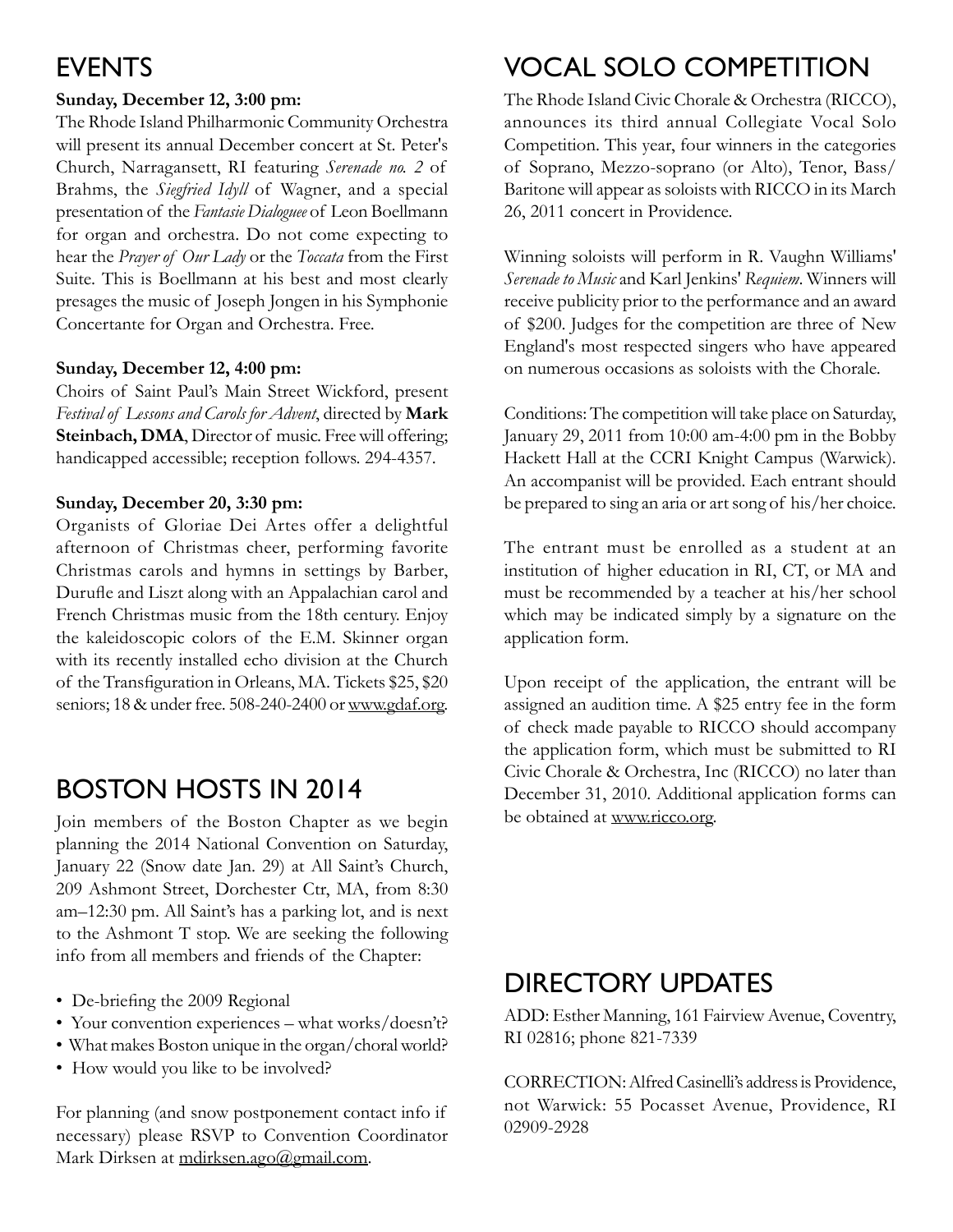# January & February Workshop Events

RIAGO is planning on holding two Saturdays for workshops on January 29 and February 5th. We need a minimum of three registrants for each event in order to hold a class. The two-hour sessions will be held in the Providence-Cranston area. Depending on the number of registrants, classes may be held in both morning and afternoon sessions, allowing for a maximum exposure to all the topics for those who are so inclined. The following classes are being proposed, based on submitted suggestions and requests:

Hymn-playing: the essence of a hymn, how to practice a hymn, hymn registration, bridges-modulations-alternate harmonizations, leading the congregation, hymn-resources

Conducting: basics, conducting from the console, organizing a rehearsal, resources for the small choir

IMPROVISING: Simple exercises to get you started, resources

BASIC TECHNIQUE: simple techniques to develop a more natural and relaxed way of approaching the keyboard and pedals, including a discussion of some of the different types of technical approaches for both fingers and feet, resources to develop a basic technique

For younger pianists and their parents: a chance to explore the organ and try out some of your keyboard pieces, under the guidance of an experienced organ teacher

Please send the following interest indication to Steven Martorella.

I am interested in the following workshops:

|      | Saturday, January 29 | Saturday, February 5            |
|------|----------------------|---------------------------------|
| A.M. | Hymn-playing         | Hymn-playing                    |
|      |                      | Conducting<br><u>conducting</u> |
|      | Improvising          | Improvising                     |
|      | Technique___________ | Technique___________            |
|      |                      |                                 |
| P.M. | Hymn-playing_______  | Hymn-playing                    |
|      |                      | Conducting_________             |
|      | Improvising          | Improvising                     |
|      | Technique___________ |                                 |
|      |                      |                                 |